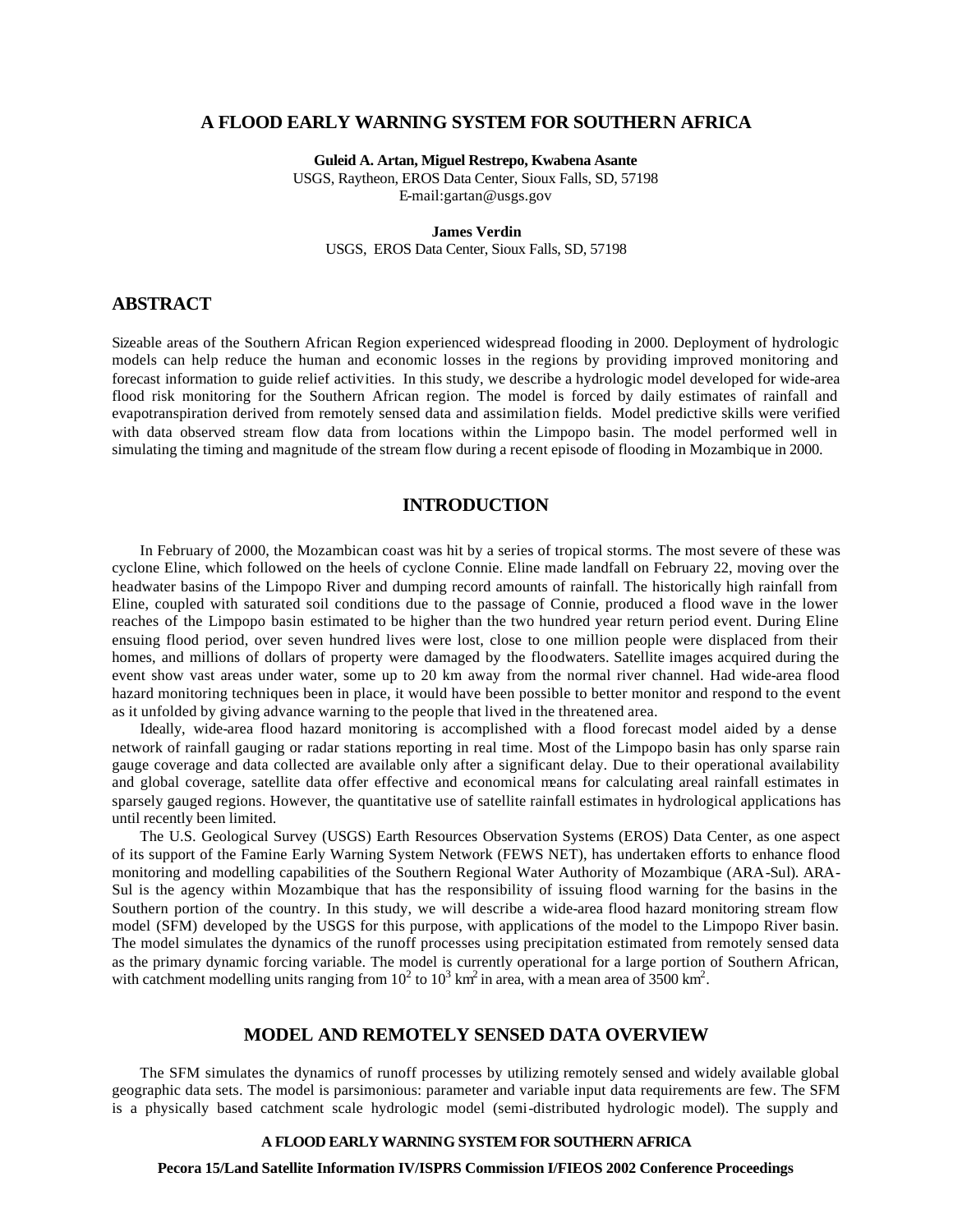demand (precipitation and evaporation) fluxes of water between the atmosphere and the Earth's surface are the most important inputs to the model. Both rainfall estimates (RFE) and potential evapotranspiration (PET) input to SFM are estimated in part from remotely sensed data. National Oceanic and Atmospheric Administration (NOAA) provides the USGS/EDC with daily RFE accumulations calculated according to the method described by *Herman et al.*, (1997) and *Xie et al.* (1997). The RFE data was calculated with the first method (*Herman et al.*, 1997) from 01/1998 to 12/2000, where from 01/2001 the RFE, is calculated with the second method.

The basic inputs for RFE are geostationary thermal infrared satellite imagery and daily rain gauge reports from the Global Telecommunication System (GTS) of the World Meteorological Organization (WMO). General relationships between cloud top temperatures and precipitation rates are exploited, with refinement from the GTS data (though they are typically sparse). With the method of *Xie et al.* (1997) incorporating also satellite microwave data from two instruments, the Special Sensor Microwave/Imager (SSM/I) of the Defence Meteorological Satellite Program, and the Advanced Microwave Sounding Unit (AMSU) on board the NOAA polar orbiters. Microwave data strengthen the rainfall estimate thanks to the more direct physical relationship between rainfall and the signal at the satellite, compared to the case for thermal infrared data. Microwave data cannot be relied upon exclusively, though, since their frequency of observation is far less than for thermal infrared images from geostationary satellite.

PET, representing the atmospheric demand for water from the Earth's surface as a function of solar radiation, air temperature, wind, humidity, and atmospheric pressure, is an essential element for calculation of the soil water balance. A program that calculates PET on a cell-by-cell basis according to the Penman-Monteith equation (*Shuttleworth*, 1992; *Verdin and Klaver*, 2001) is applied daily on a global scale at EDC. The model uses USGSdeveloped GIS routines that ingest grids of input variables produced by NOAA's Global Data Assimilation System (GDAS) on a 1-degree mesh.

# **AN APPLICATION OF SFM TO THE 2000 FLOODS OF MOZAMBIQUE**

The first major flood event of the Mozambique 2000 flood took place in the period between February 5 and 10 right after cyclone Connie hit the area. By looking at the RFE product for February 4th (Figure 1) and the soil moisture status map of the area depicted in Figure 2 (the map is an output of SFM), it was possible to estimate with a good predictive skill the unfolding historical flood event that took place on February 5. Cyclone Eline hit the area while still much of the region was still under water due to the unseasonably high rainfall of late January and early February. By the time Eline dumped a record amount of rainfall on the area (see Figure 3), given that a high antecedent soil moisture was observable over the entire basin (see Figure 4), and coupled with the fact that river was running above or close to bankfull stage conditions in most of the lower part of the basin, it was then possible to foresee and issue warning for a historical flood event.

Given the above facts a SFM was implemented in Mozambique as a flood hazard-monitoring tool. Before the use of the SFM for flood hazard monitoring, a preliminary model calibration was carried out, with the model driven by climatologically consistent rainfall data that span from 1994 to 1996. The rainfall use was the Collaborative Historical African Rainfall Model (CHARM) of *Funk* (1999). CHARM consists of a downscaled of global circulation model reanalysis (*NCEP/NCAR*) precipitation fields constrained by monthly gridded station data of *Willmott and Matsuura* (2000). Then, model verification using data from 01/1998 to 12/2001 was executed; RFE and PET images were used as the driving meteorological variables. Simulated stream flows were compared with observed stream flows compiled at several locations along the main steam of Limpopo and tributary streams. The observed stream flow employed in the verification exercise we describe here was supplied by South African Department of Water Affairs and Forestry (DWAF). Note that the SFM system was only available at the end of the flooding event of 2000 and that prevented the use of the system as a flood-hazard monitoring tool.

Table 1 summarizes the results of the comparison between simulated and observed flows at some locations on Olifants River, a major tributary of the Limpopo. Although Mozambique and not South Africa was where the worst flooding was observed nearly all of DWAF gauges were washed away or damaged by the floods of 2000. Therefore the analysis of the data for nearly all of the sites was limited to the years 1998 and 1999. Figure 5a-b shows hydrographs for two key locations, with dashed lines on the graphs indicating the time when the gauges were washed away or obstructed by debris. In general, the model performance in simulating both the timing and magnitude of the stream flow was good with both for large and smaller basins. Some of the disagreement between simulated and observed flow could be due to a tendency of the *Herman et al.* (1997) method to overestimated rainfall. Another major source of the discrepancies between observed and simulated stream flows at various sites could also be due to rating curve errors. For example, the Beit Bridge gauge on the South African side of the

#### **A FLOOD EARLY WARNING SYSTEM FOR SOUTHERN AFRICA**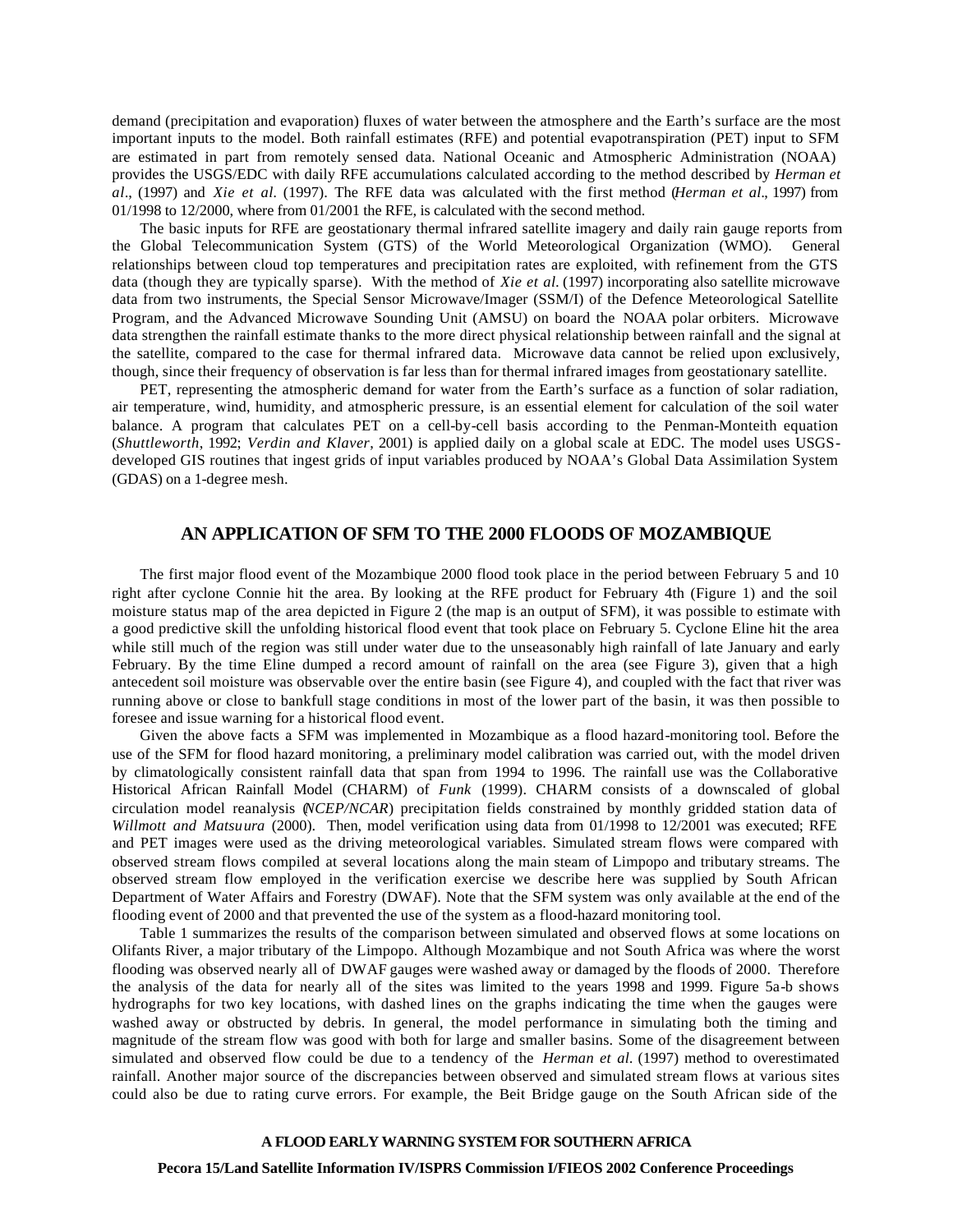Limpopo River station was found to have recorded flows 30% lower than a Zimbabwean gauge located only 3 km upstream (*U. Stellenbosch and Ninham Shand Co. Eng*, 1999).

| <b>Gauge Location</b> | Upstream Area $(km^2)$ | <b>Correlation</b> |
|-----------------------|------------------------|--------------------|
| Krokodilpoort         | 4690                   | 0.72               |
| Buffelspoort          | 7483                   | 0.82               |
| Engelhard             | 12938                  | 0.99               |
| Mamba                 | 49826                  | 0.87               |

**Table 1**. Statistical summary of comparison between simulated and observed stream flow at some locations on the Olifants River.

Given the above facts, a SFM implementation in Mozambique as a flood hazard-monitoring tool included provision of context to calculated flows by using the model to produce thirty-six years of continuous historical daily flows. As explained in the introduction, a primary motivation for developing the SFM was the limited availability of conventional hydrometeorological station data to support drought and flood hazard monitoring. This same situation thwarts efforts to calibrate and validate the SFM. To compensate in part for this, an effort was made to provide historical context to model flows. Based on thirty-two years of simulated stream flows, recurrence intervals of different floods were determined and used as warning levels for flood hazard. Users of the SFM output were informed of the rank of current simulated flow estimates relative to historical intra- and inter-annual variations. Comparison of percentile ranking of the current flows relative to the simulated historical flows made possible a better appreciation for current simulated flows than if they were presented alone. In this way, a description of the relative magnitude of current stream flow was provided, making up for uncertainty of stream flow estimates in an absolute sense.

The model is run daily to produce a three day forecast starting from the 2001 rainy season of the Southern African region. For each day, model results are posted on the World Wide Web (http://gisdata.usgs.net/moz\_floods/sfm/asmap.asp).

# **ACKNOWLEDGMENTS**

The authors are grateful to the South African Department of Water Affairs and Forestry for providing the Limpopo basin observed stream flow data.

# **REFERENCES**

- Funk, C., Orographic Precipitation in the Pacific Northwest, MS Thesis, Dept. Geography, University of California at Santa Barbara, 1999.
- Herman, A., V. Kumar, P. Arkin, and J. Kousky, Objectively determined 10-day African rainfall estimates created for famine early warning systems. *International Journal of Remote Sensing*, 18(10): 2147-2159, 1997.
- University of Stellenbosch, and Ninham Shand Consulting Eng, *Hydrological modelling of the Limpopo River main stem*, Dept of Water Affairs and Forestry Directorate of water Resources Planning, 1999.
- Willmont, C., and K. Matsuura, Terrestrial air temperature and precipitation: Monthly and annual time series (1950-1996). University of Delaware, 2000, http://climate.geog.udel.edu/~climate/html\_pages/ README.ghcn\_ts.html
- Xie, P., and P. A. Arkin, A 17 year monthly analysis based on gauge observations, satellite estimates, and numerical model outputs. *Bulletin of the American Meteorological Society* 78(11): 2539-58, 1997.

#### **A FLOOD EARLY WARNING SYSTEM FOR SOUTHERN AFRICA**

**Pecora 15/Land Satellite Information IV/ISPRS Commission I/FIEOS 2002 Conference Proceedings**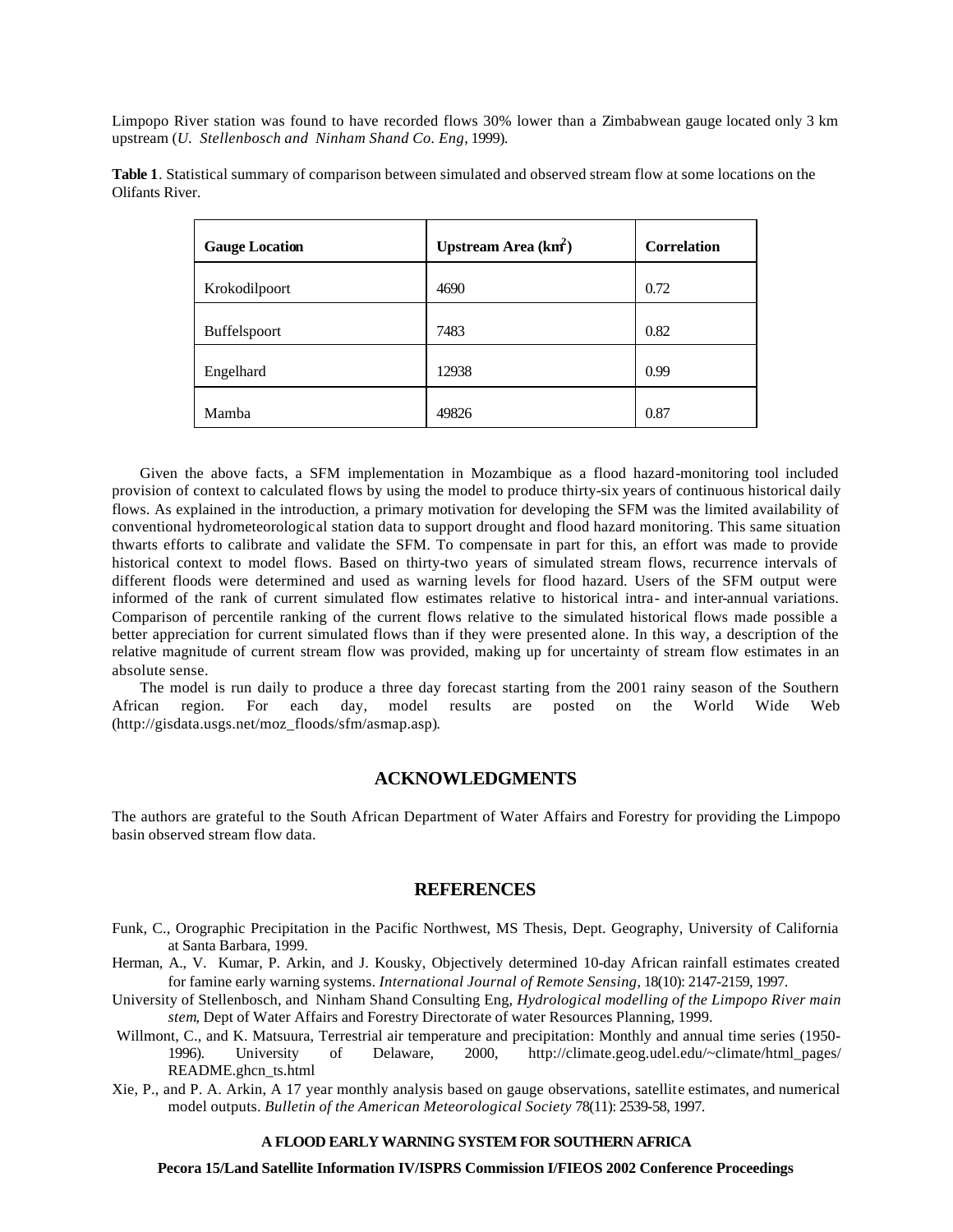

Figure 1. Rainfall distribution over the Limpopo basin as predicted by the RFE (*Herman et al.*, 1997) for February 5, 2000.



Figure 2. Soil moisture content status of the Limpopo basin estimate for February 5, 2000 by stream flow model.

**A FLOOD EARLY WARNING SYSTEM FOR SOUTHERN AFRICA Pecora 15/Land Satellite Information IV/ISPRS Commission I/FIEOS 2002 Conference Proceedings**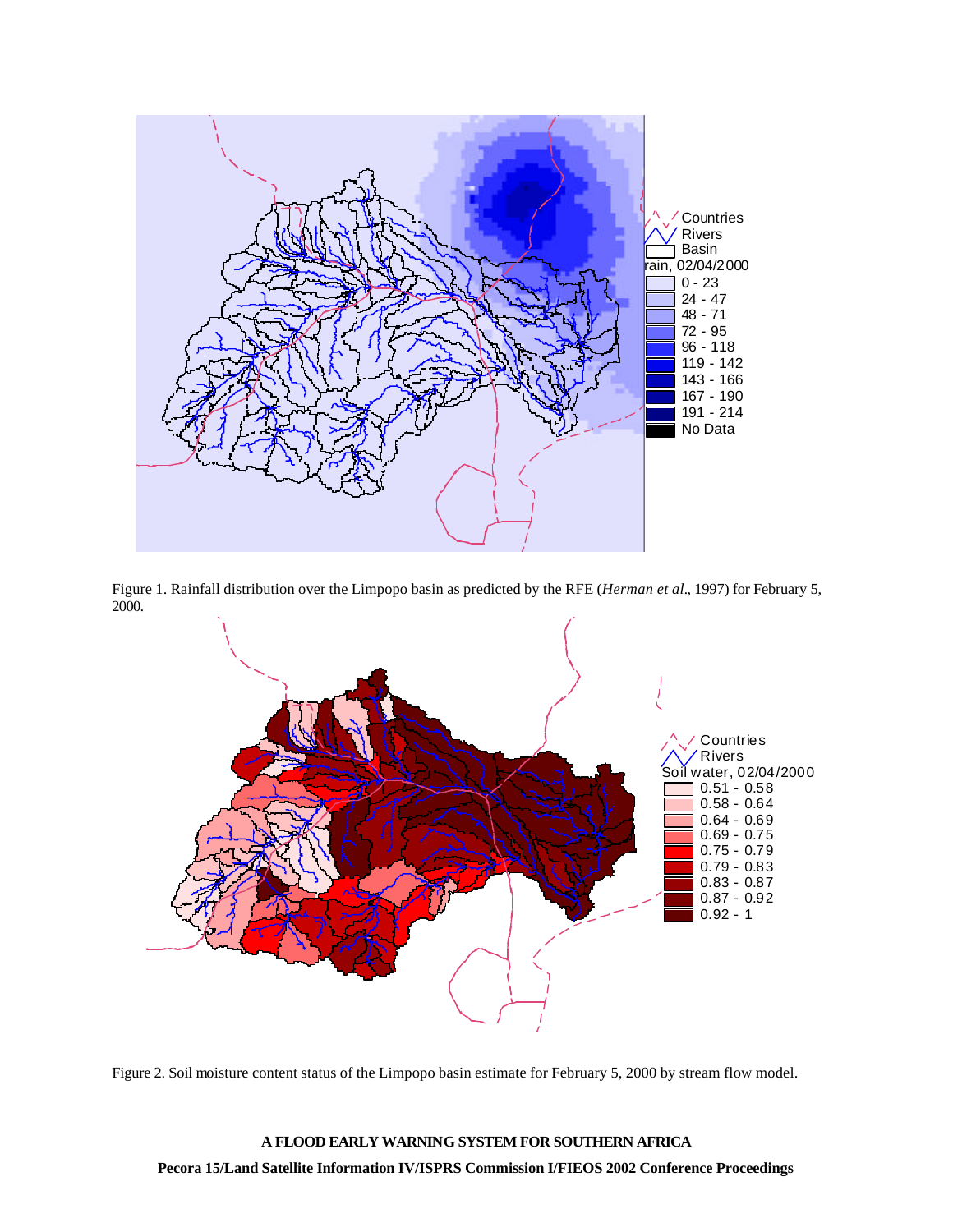

Figure 3. RFE (*Herman et al.*, 1997) of February 24, 2000 during the passage of cyclone Eline over the area.



Figure 4. State of the soil water condition on February 5, 2000 of Limpopo basin as calculated by stream flow model.

# **A FLOOD EARLY WARNING SYSTEM FOR SOUTHERN AFRICA Pecora 15/Land Satellite Information IV/ISPRS Commission I/FIEOS 2002 Conference Proceedings**